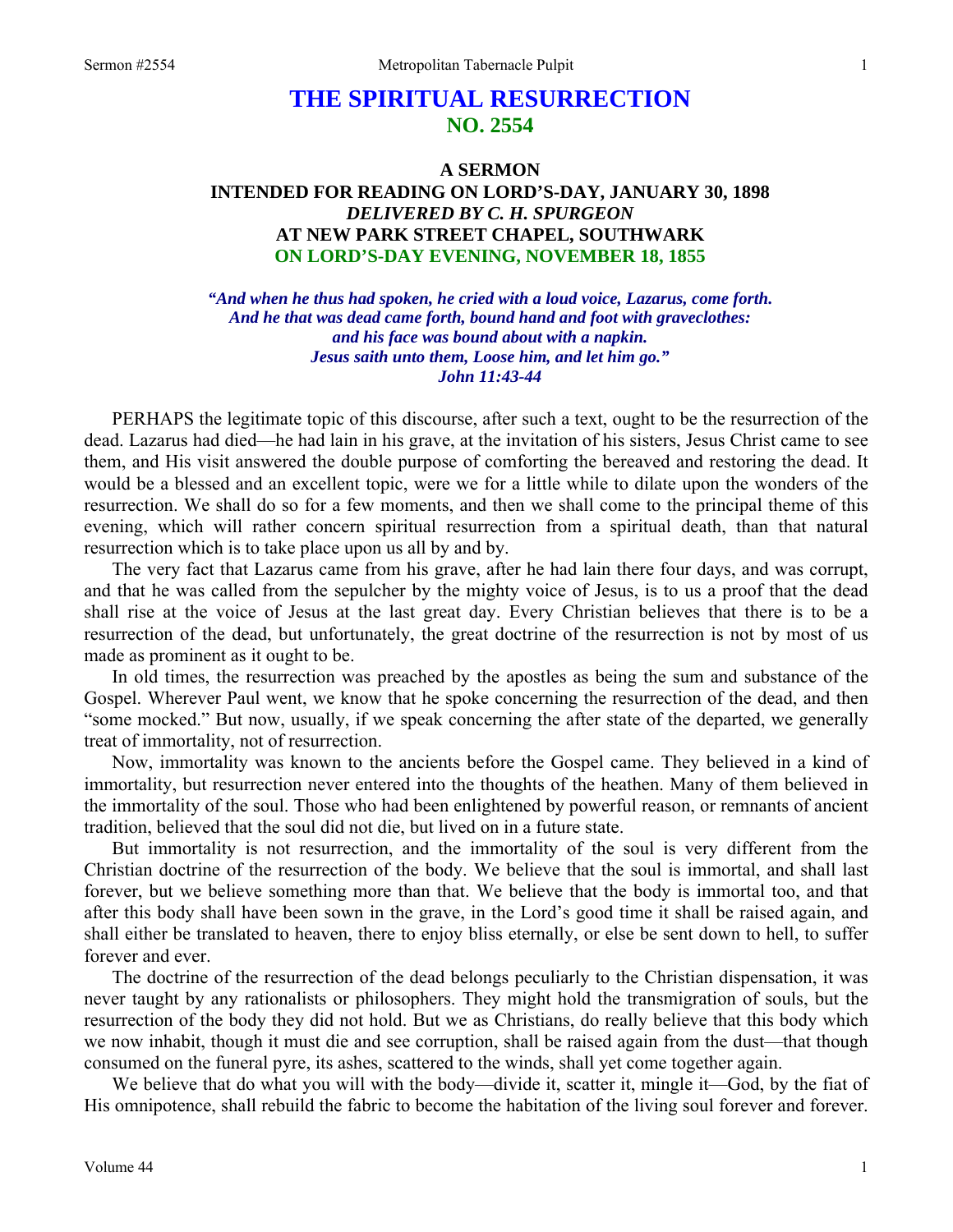We dare not in fact, deny this, because we are so expressly taught it in the sacred writings, and it has been so fully and satisfactorily proved by the apostle Paul.

And oh, my friends, is it not a blessed fact that we shall rise again? I see amongst my audience some whose garb of woe betokens that they have lost a friend, I see some whose timeworn countenances tell me that they must have buried a mother or a father, others I know, have laid beloved infants in the dust, others have had a precious husband or wife severed from their bosom. I mark among you some whose habiliments tell me you have been lately widowed or bereaved of one tenderly beloved.

Ah, despair not, you mourners! Here is a fact for you, not only that your soul and the soul of your loved one shall meet in eternity, but that the same body on which you doted shall, if you are believers, be seen by you in heaven. The eyes of the tender and pious mother, which once dropped tears on you, shall behold you in heaven, and the hand of that pious father, now lying in the grave, that once lay on your head, and consecrated you to the Lord, shall be grasped by you in heaven.

Not only shall the soul of that infant live forever and ever, but its beautiful body, which is dear to you as the casket which contained the soul of your child, shall live again. It shall not be a fictitious resurrection, it shall not be a new race of ethereal creatures, but actual bodies shall be ours. And oh! my brethren, if you have been bereft of all your friends—if they have departed in the faith of Jesus, you shall see them again. "Blessed are the dead which die in the Lord from henceforth: Yea, saith the Spirit, that they may rest from their labours; and their works do follow them."

But yet more blessed are they to be, "for the trumpet shall sound, and the dead shall be raised incorruptible," and we shall see the bodies of those we once loved on earth. Those bodies we once silently gazed upon, as they lay in all the stiffness of death, we shall see quickened and glorified, that mortal shall "put on immortality," that corruptible shall "put on incorruption." It was "sown in weakness," and we wept when we saw it lowered into the grave, but it shall be "raised in power." It was "sown a natural body," and though it shall be "raised a spiritual body," yet it shall be a body to all intents and purposes, as it was before, and we shall recognize it as such.

> *"Oh, sacred hope! Oh, blissful hope, That Jesu's grace has given; The hope, when days and years are past, We all shall meet in heaven!"*

Not in a separate existence of souls merely, but souls and bodies too, and—

*"There, on a green and flowery mount, Our wearied (bodies as well as) souls shall sit, And with transporting joys recount The labors of our feet."* 

Ah, beloved! does not this make Christianity worth having? Does not this light up the grave with a supernatural splendor—this cheering, this glorious, this overpowering, this more than natural, this superhuman doctrine of the resurrection of the dead? I will not stop to picture the scene—I might tell you of the silent graves, and of the churchyards covered with the grass of ages, I might picture to you the battlefields, I might bid you hear the voice of Jesus when, descending with the sound of the trumpet, and with an exceeding great army of angels, He shall say, "Awake, ye dead, and come to judgment!"

When He cries, "Awake!" eyes that have been glazed for many a year shall open, bodies that have long been stiffened, shall regain their energy, and stand upright. Not sheeted ghosts, not phantoms, not visions, but actual beings shall rise, *they—*the same persons who were buried—the real men, the real women. I think I see them bursting the cerements of the grave, dashing open their coffin lids, and coming forth. Ah! we shall see them, and each one for himself shall rise. There shall rise Lazarus, and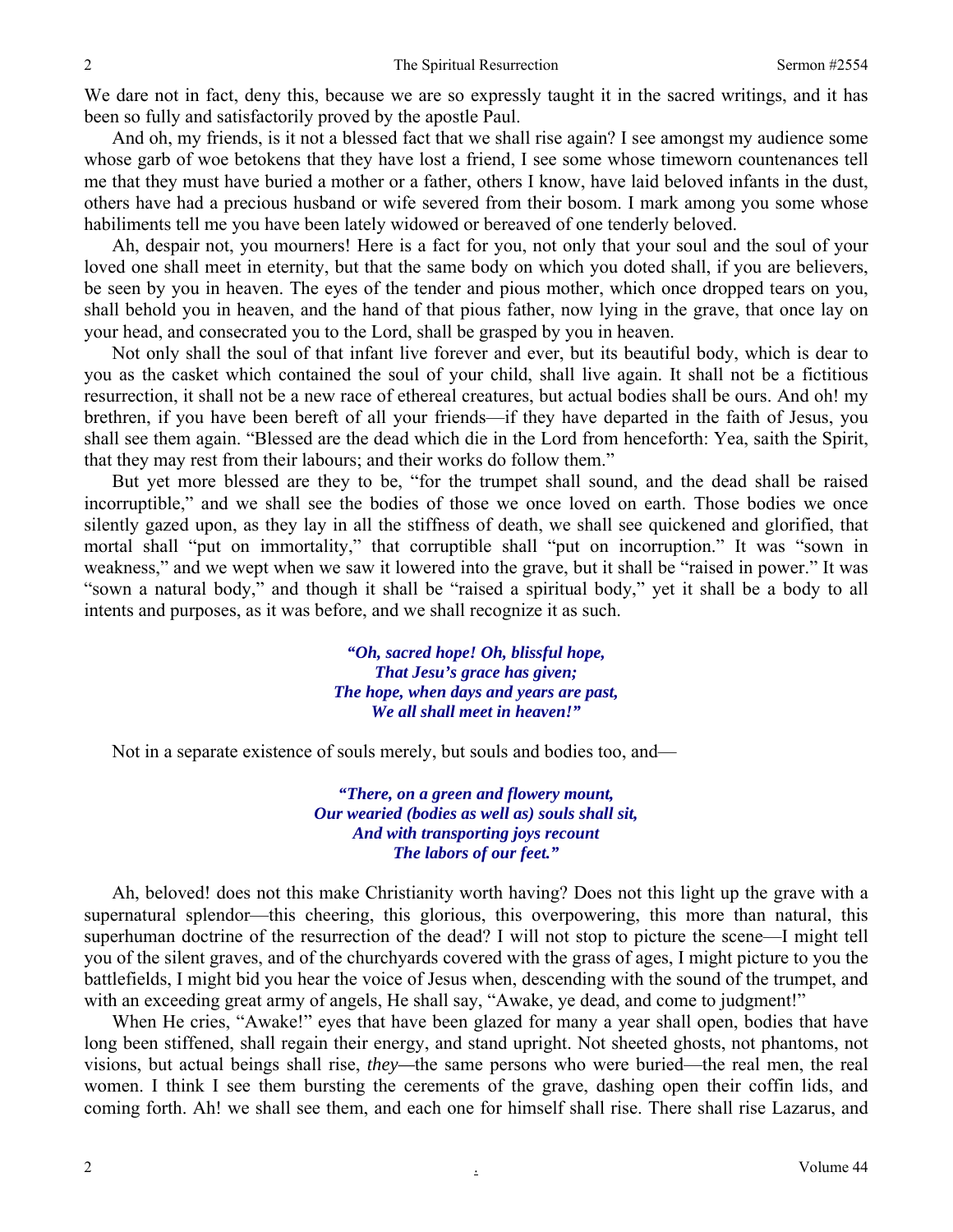Martha, and Mary, and loved ones that belong to us, whom long we have wept as departed, we shall then rejoice over as having been recovered.

So much by way of preliminary remarks concerning the resurrection from the dead.

Now let us deal with the subject in another manner. The death of Lazarus, his burial in the tomb, and his corruption, are a figure and picture of the spiritual condition of every soul by nature. The voice of Jesus, crying, "Lazarus, come forth," is an emblem of the voice of Jesus, by His Spirit, which quickens the soul, and the fact that Lazarus, even when alive, wore his grave clothes for a little while, until they were taken from him, is extremely significant, for if we allegorize upon it, it teaches us that even when a soul is quickened into spiritual life, it still wears some of its grave clothes, which are only torn off when Jesus afterwards says, "Loose him, and let him go*.*"

We propose therefore, to consider these three points: first*, the slumber of death,* in which every soul lies by nature, secondly, *the voice of life,* "Jesus cried with a loud voice, Lazarus, come forth," and thirdly, *the partial bondage* which even the living soul has to endure, which is emblematized by Lazarus coming forth bound hand and foot, and having his face wrapped about with a napkin.

**I.** First then, we have here THE SLUMBER OF DEATH, in which all of us do lie by nature.

Come with me now, Christian, to "the rock whence thou wast hewn," to "the hole of the pit"—to the miry clay—"whence thou wast digged." Come with me to the house of death, for there your soul once lay, "dead in trespasses and sins." There are some in this world, we know, who utterly deny that the sinner is really dead in sins. I remember, some time ago, hearing a preacher assert that, though the Scriptures said that men were dead, it meant a metaphorical death—that they were not really and actually dead, but only metaphorically so.

Now, I always like, when there is a metaphor, to keep to the metaphor. Some of the eminent doctors in Rowland Hill's day said that there were no such beings as angels, that they were only Oriental metaphors. "Very well," said Rowland Hill, "then it was a company of Oriental metaphors that sang at the birth of Christ, 'Glory to God in the highest.' Angels are Oriental metaphors, then it was an Oriental metaphor that slew 185,000 of Sennacherib's army in a single night. Angels are Oriental metaphors, then it was an Oriental metaphor that appeared to Peter in prison, that knocked off his chains, and led him through the streets. Truly," said he, "these Oriental metaphors are wonderful things!"

We will try the same rule here. "You hath He metaphorically quickened, who were metaphorically dead in trespasses and sins!" A fine metaphorical Gospel that is! Then again, "To be carnally minded, is metaphorical death, but to be spiritually minded, is metaphorical life and peace." Such language does not mean anything at all. My friends, it is all nonsense about metaphorical death, men are *really* dead in a spiritual sense.

But I must tell you in what this death consists. There are different grades of life, understand that to commence with. There is the life of a plant, which a stone does not possess, therefore a stone is dead. There is the life of an animal, which the plant does not possess, and if you were speaking of animal life, you might describe the plant as to that extent dead. Then again, there is mental life, and since the animal has no mind, you might say that the animal is mentally dead.

Then there is a grade beyond the soulish life of a man—a spiritual life. To an ungodly man, there are only two parts—soul and body, to the Christian, there are three—body, soul, and *spirit,* and as a body without a soul would be dead naturally, so a man without a spirit, a man who has not had a spark struck off from the great orb of light called God, is spiritually dead. Nevertheless, there are some who assert that men who are ungodly are spiritually alive. Come, sinner, if you think thus, I must argue with you a little while.

First of all, if you are spiritually alive, and can do spiritual actions, the first thing I ask you is, *Why do you not do them now?* Some men say that they can repent and believe when they like, and they do not believe that, to do this, they need the power of the Spirit. Then sir*,* if you can do it, and do not do it, if any man deserves to be damned, it is you, and on your own showing, if there is a corner of the pit hotter than another, you ought to be put there.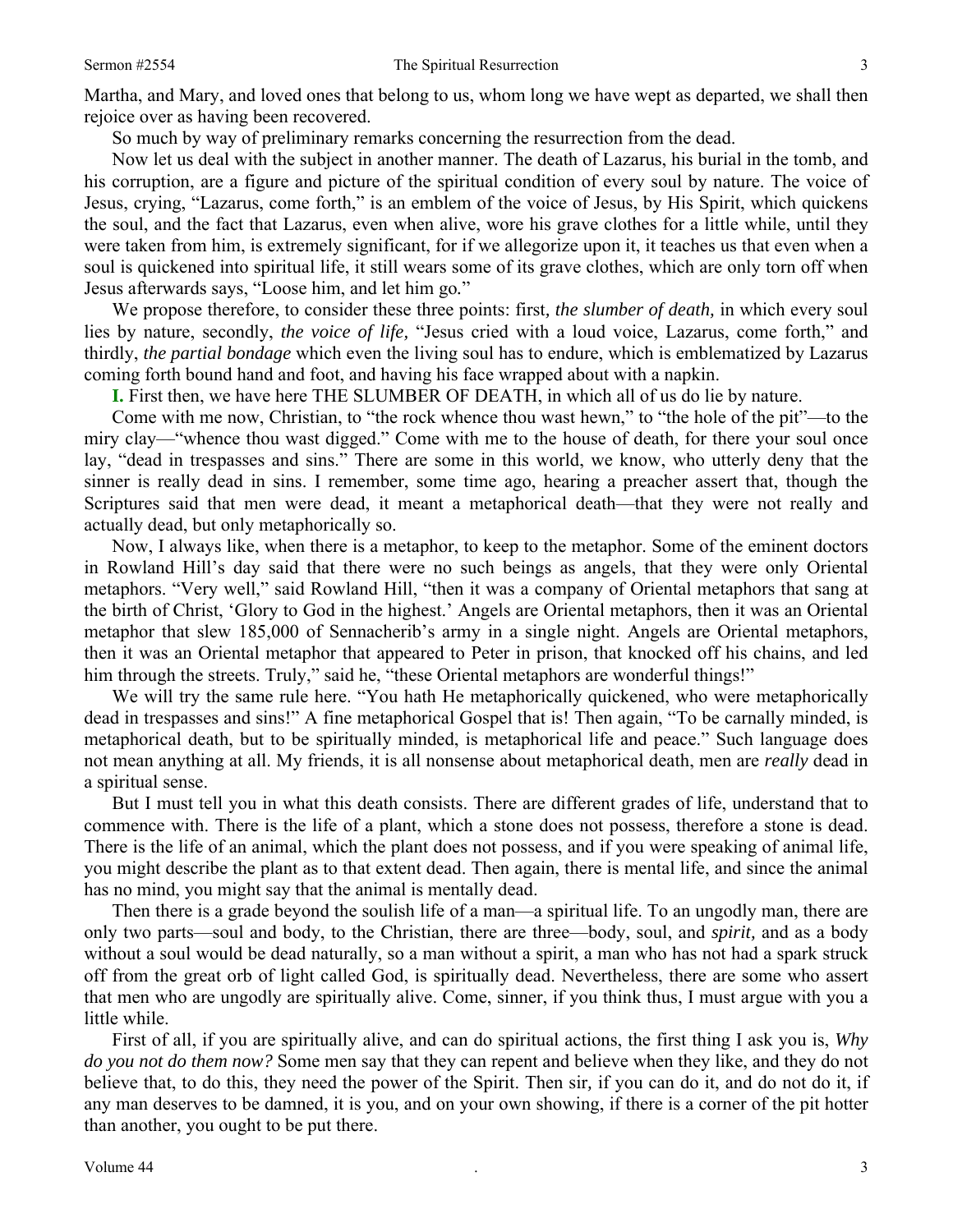The next thing I have to say to you, O sinner, is this, you say, "I am not dead, I have spiritual life, and can pray, and repent, and believe," let me ask, *Have you tried to do it?* Do you say, "Yes"? Well then, I know you will confess, unless you will lie before God, that you have found out your inability. There never was a man yet who strove to pray sincerely before God, but he felt something repressing his devotion. When he has come before God, under an agony of guilt, crying out for mercy, he has felt at times as if he could not pray, as if he could not utter a single word.

Have none of you known what it is to be in such a condition that you cannot pray, that you cannot believe, that you cannot repent, when you put your hand on your heart and say, "O God! my heart is hard, I wish it would melt, I cannot break it"? When you would pray, do you not feel that your heart is far away, wandering in the world? The best method of proving a man's inability is to set him about doing the thing. When the young man said, "All these things have I kept from my youth up," Jesus, just to try him, said, "Go and sell that thou hast."

Ah, beloved! when God brought us to Himself, we wrestled in prayer, and pleaded with him, but we were taught, after all, that the power for everything spiritual must come from God*,* for there were certain times and seasons when we could no more have prayed than we could have flown up to heaven, when we could no more have believed than we could have taken the moon in our hands. We could not grasp a promise, we could not grapple with a single temptation, we felt ourselves to be powerless, lost, dead.

Sinner! I tell you, you are dead, as to all spiritual matters, and dead you ever will be, if left to yourself, and you cannot by any means carry yourself to heaven. The sovereign will and power of God alone must quicken you, or else you can do nothing except sin. Neither righteous acts nor coming to Jesus can you ever do of yourself.

But I think I hear someone say, *"If I cannot do anything, I will sit down where I am, and make myself content."* What, man! will you sit down, when hell blazes before you, when the pit is yawning at your feet, when damnation stares you in the face, when God is angry with you, when your sins are bellowing out to high heaven for condemnation? Will you sit down? I tell you, you cannot and dare not sit down. Sit down? As well might a man sit on yonder housetop, when the flames are rioting around him, as well might he float down the rapids, to be at once dashed to pieces.

Ah! if you talk about sitting down, you give me the best proof in all the world that you are "dead in trespasses and sins," for if you were not dead, you would be beginning to cry out, "O God, quicken me! O God, give me life! I know that I am dead, I feel that I can do nothing, but You have promised to do it all for me, though I am less than nothing, You have omnipotence to give me life."

Do you not see man, that I am putting you down that Christ may pick you up? Do you not see that I am laying you low, not to perish, not to be trampled on in the dust, but rather that, like a corn of wheat, you might fall into the ground and die, and afterwards be quickened, and bring forth fruit? For nothing can bring a man into a state of life so well as a feeling of death, and if I could get my hearers, one and all, to recognize, acknowledge, and feel that they were in a state of spiritual death, and utterly powerless, I could then have hope for them, for no man can confess himself to be dead, and yet sit down contentedly, he will cry out for grace, and ask God to deliver him from that death.

But there is one thing I have yet to tell you, before I pass away from this point, and it is, that *the ungodly man is something more than dead.* He is like Lazarus lying in his tomb. You remember those homely words which Martha used to Jesus, they are translated into plain Saxon, and I daresay the Hebrew is quite as expressive, "Lord, by this time he stinketh: for he hath been dead four days." Ay, brethren, and this is the condition of every ungodly man, he is not only dead, but he has become positively corrupt in God's sight.

There are some here, to whom I might point at this moment, who know what I mean when I say they not only groan under a sense of spiritual death, but feel themselves to be a stench in their own nostrils, and in God's also. I ask you, poor convinced sinner, does there live or exist in this world a greater nuisance than yourself?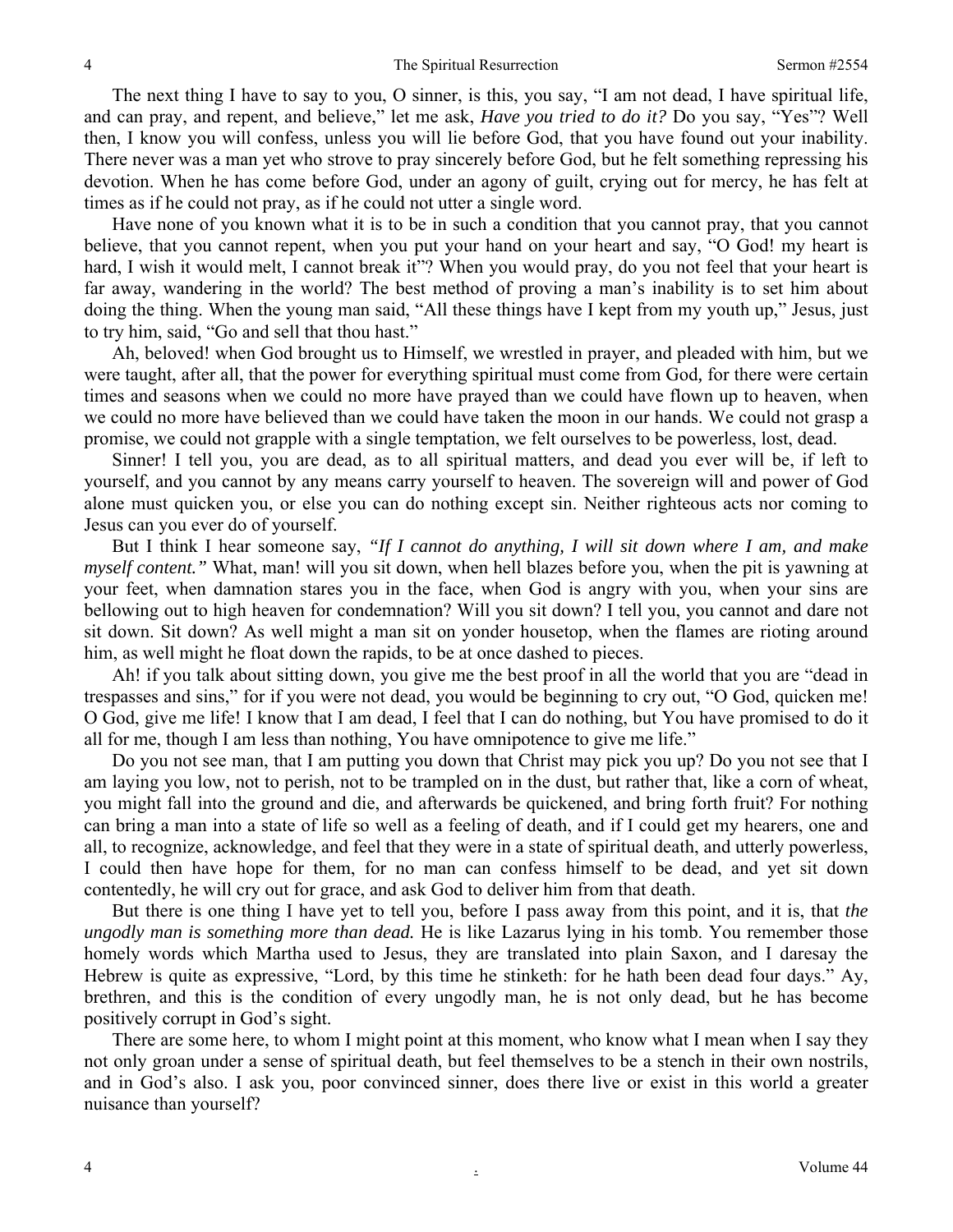## Sermon #2554 **The Spiritual Resurrection** 5

I know you will say, "No, there may be other filthy and abominable things, but I feel myself to be the most loathsome incarnation of filthiness that ever could have existed, I did not always think myself to be so, but I do now. I feel that I am not simply dead and powerless, but I feel offensive to myself, so that I wish I could run away from myself, and I feel offensive moreover to God, utterly obnoxious to Him."

Well then, if that is your feeling, you are brought low enough, for it is just when we begin to corrupt, as the body of Lazarus did, and we, like Martha, are for giving everything up as hopeless, that Jesus Christ calls as He did then, "Lazarus, come forth!"

Now you see what I have made my congregation out to be. Some of you are alive—you have been quickened by God, but as for the rest of you, I am standing in an immense catacomb tonight, and all around me there are dead persons—in the gallery and down below—men and women who are spiritually dead.

**II.** But now comes the wonder working process, THE VOICE OF LIFE.

Jesus said, "Lazarus, come forth."

We commence then, with this wonder working process by saying that *the giving of life to Lazarus was instantaneous.* There lay Lazarus in the grave, dead and corrupt. Jesus cried aloud, "Lazarus, come forth." We do not read that a single moment elapsed between the time when Christ said the word and when Lazarus came out of his grave. It did not take the soul an instant to wing its way from Hades into the body of Lazarus, nor did that body need any delay to become alive again. So, if the Lord speaks to a man, and quickens him to spiritual life, it is an instantaneous work.

There are some of you standing there, apparently alive, but you feel, you acknowledge, you confess, that you are dead. Well, if the Lord speaks to you tonight, life will come into you in a moment, in one single instant. The power of grace is shown in this, that it converts a man instantly, and on the spot. It does not take hours to justify—justification is done in a moment, it does not take hours to regenerate regeneration is done in a second. We are born, and we die, naturally, in instants, and so it is with regard to spiritual death and spiritual life, they occupy no period of time, but are done instantly, whenever Jesus speaks.

Oh! If my Master would tonight cry, "Lazarus, come forth," there is not a Lazarus here—although covered with the shroud of drunkenness, bound about with the belt of swearing, or surrounded with a huge sarcophagus of evil habits and wickedness—who would not burst that sarcophagus, and come forth a living man.

But mark, *it was not the disciples, but Jesus, who said,* "*Lazarus*, *come forth.*" How often have I striven to preach you, if possible, into life, but that could not be done. I remember, when I have preached at different times in the country, and sometimes here, that my whole soul has agonized over men, every nerve of my body has been strained, and I could have wept my very being out of my eyes, and carried my whole frame away in a flood of tears, if I could but win souls. On such occasions, how we preach, as if we had men before us personally, and were clutching them, and begging them to come to Christ!

But with all that, I know I never made a soul alive yet, and never shall, and I am perfectly conscious that all the pleadings of all the living ambassadors from God will never induce a sinner to come to Jesus, unless Jesus comes to that sinner. Peter might have cried for a long while, "Lazarus, come forth," before Lazarus would have moved an inch, so might James or John, but when Jesus does it, it is done to purpose.

Oh! Does not this lower the pride of the minister? What is he? He is a poor little trumpet through which God blows, but nothing else. In vain do I scatter seed, it is on God the harvest depends, and all my brethren in the ministry might preach till they were blind, but they would have no success unless the Spirit attended the quickening Word.

But poor soul, though the hearer cannot do it, and although the minister cannot do it, I want to persuade you, if I can, that tonight, *dead as you are, Jesus can speak you to life.* Let me single out a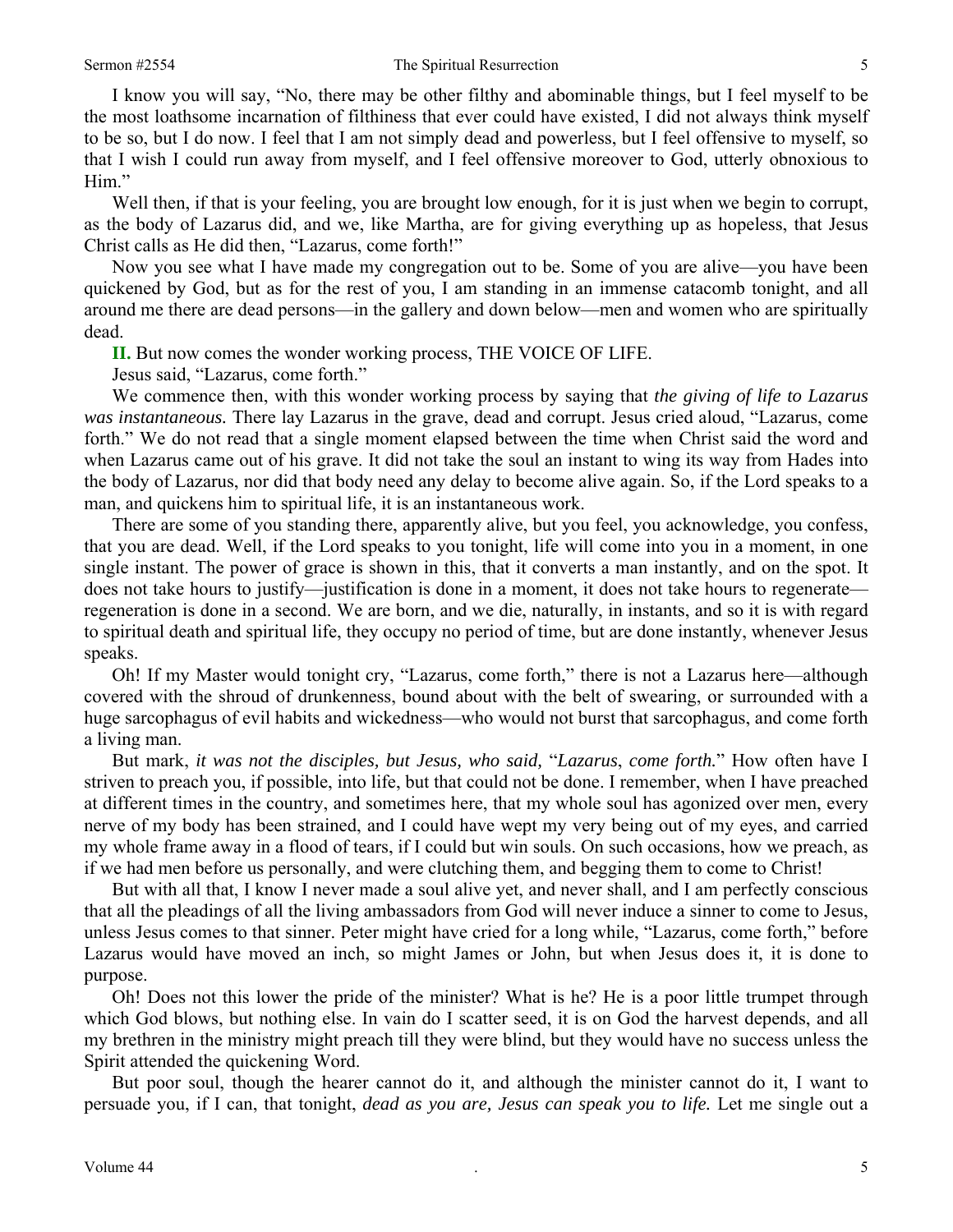character, for I like to do that. There is a man who says, "I have been living fifty years in sin, and tonight I am worse than ever, my old habits bind me hand and foot, and I have no hope of being delivered."

Now, if tonight, my hearer, Jesus says, "Lazarus, come forth," you will come forth in an instant. "Nay, but*,*" say you, "I am corrupt." Ah! but Christ is mightier than your corruption. Do you say*,* "I am dead"? Nay*,* but Christ is "life." Do you say, "I am bound hand and foot, and in a dungeon of darkness"? Nay, but Christ is a light in darkness, and He will disperse the gloom. You say, perhaps, "I do not deserve it," but Jesus cares nothing for deserving. The dead body of Lazarus deserved nothing, it was putrid, and only deserved to have the stone covering it forever. "Roll away the stone," says Christ, and oh, what noisomeness issued forth!

And there may be some from whom Jesus Christ may have rolled away the stone tonight, and they may be standing at their own graves, and feeling themselves loathsome and offensive. But still, my hearer, offensive as you are, Jesus asks no merit of you, He will give you His merits. It is only for Him to say*,* "Come forth," and you yourself will this night come forth from your grave, and be made alive in Christ Jesus. Oh! may our God wake many dead souls that may be present, and bring them to life by His summons, "Lazarus, come forth."

I think I hear another person saying, "Ah! but I am afraid, sir, that if I were told to come forth, the devil would not let me, he has been oppressing me so long, he has been trying to keep me down, and to make me lie still in my grave, I feel that he is now sitting upon my breast, and weighing down all my hopes, and quenching all my love." Ah! but let me tell you, sinner, there is not one down in hell that is so mighty as Christ is in heaven. The evil one is in Christ's power, and if you will but call upon Him, if He has enabled you only to utter a groan this night, He will cry unto you, "Come forth," and you shall live.

**III.** Now let us turn for a few moments to the last point, and that is, THE PARTIAL BONDAGE.

Even when a soul is called by divine grace from death to life, yet it often wears its grave clothes for a long while. Many of my dear friends are afraid they are not converted, because they are not like Mr. So-and-so, or Mrs. So-and-so, they have not so much faith and assurance, and do not know as much as others, so they are afraid they are not alive. I have a word of comfort for them. The fact that Lazarus came forth in his grave clothes, with a napkin wrapped about his head, teaches us that many of us, though we are alive in Christ, still have our grave clothes on.

I believe many Arminians still have their napkin about their head, that is to say, they have not got quite free from trusting in works. They used, when dead, to believe in salvation by works—they do not now, but still they have some remnants of their grave clothes hanging about them. They have not yet come to believe that salvation is by sovereign grace alone, but will have some works mixed up with it. They fear that, after all, God may cast them out of the covenant.

Oh, if we could but tear their napkin off! We will not quarrel with them, we will not be angry with them, but we think we hear Jesus Christ say to us, "Loose them, and let them go," and we will try all the ways in our power, by preaching, to pull the napkin from their eyes, and let them see, "free election known by calling," full salvation, matchless security, discriminating grace, particular redemption, and all those things that make up the great strength of the Gospel of Jesus.

This, however, is not the point I want to dwell on with you, because I think most of you have got that napkin off your eyes. But *when we first obtain spiritual life, how many grave clothes there are hanging about us!* A man who has been a drunkard, even though he becomes a living child of God, will sometimes find his old habits clinging to him. I have known many drunkards give up their drunkenness, but when they have been going by a bar they have thought that, for the life of them, they could not keep from going in, and they have often well-nigh gone astray, and their feet have almost slipped.

And the man who has been a swearer will confess that there have been times when the vile words have almost come from his lips—perhaps not quite—I hope not, but there will be enough to show that he has some of his grave clothes still hanging about him. We have known men who have indulged in other kinds of vices and sins, and whenever an opportunity has presented itself, there has been the old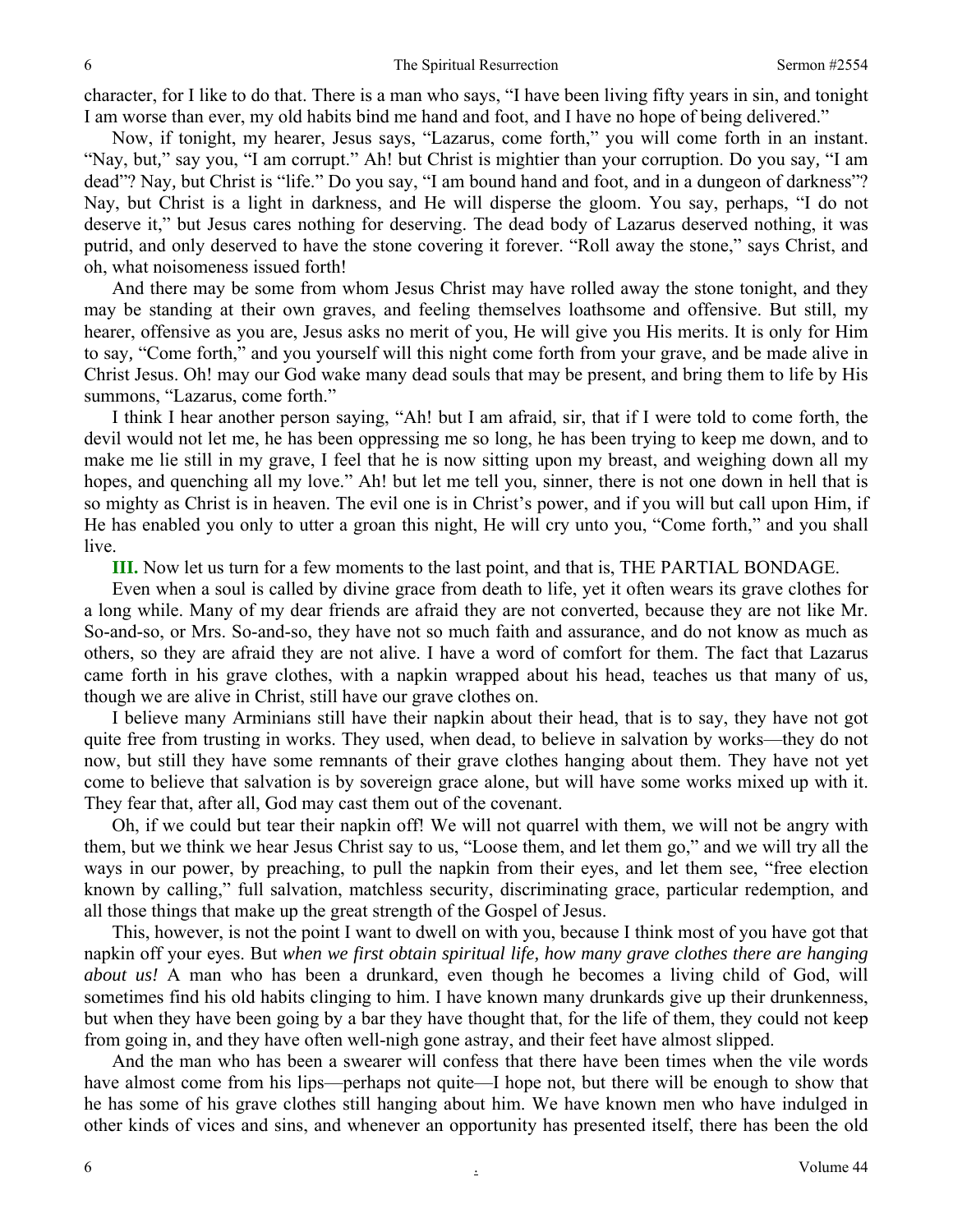feeling getting up and saying, "Let me do it, let me do it," and they have strived to keep it down, but they have hardly been strong enough, the grave clothes have been about them still.

Those grave clothes will keep on very tightly until the habit is broken off, and I believe there is not a Christian living that has not some shreds of his grave clothes remaining, and that, until we lie down in the grave, we shall carry them about with us.

Look at poor Paul, who could have been a more holy man than he? Yet he cried, "O wretched man that I am! who shall deliver me from the body of this death?" Let this comfort and cheer the man who has come to Christ, but who is yet striving against his corruption. Perhaps his unbelief says, "If you were a child of God, you would not have these wicked thoughts and inclinations." But let me ask, do you hate those thoughts and inclinations? Then tell the devil, next time that he assails you thus, that he lies, for verily, this is not a sign that you are not the Lord's, but rather a sign that you are His, for if you were not a child of God, you would not mind these things, but since you are His child, you strive against them.

These wicked grave clothes will show themselves sometimes, we know some who seem as if they could not get rid of their old angry tempers as long as they live. Their grave clothes have been rent in shreds by divine grace, they do not quite strap their arms up, but the shreds hang about them still, and our brethren, even though converted, still seem inclined sometimes to be hot and fierce, and we meet with instances now and then, even in the church, of some brethren who cannot exactly curb themselves, they have some of their grave clothes still about them.

Do not think I am speaking to exonerate or excuse you, I am striving to comfort you. You may be spiritually alive with these grave clothes on, if you struggle against them and try to get them off, but if you love them, they are not your grave clothes, but your living clothes, you are doing the work of your father, and his wages you shall have. If you feel your sins to be grave clothes, and are anxious to get rid of them, though you cannot conquer all your sins and corruptions, be not dismayed; trust in Christ, though the grave clothes yet hang about you, still trust His mercy and His grace, for by and by Jesus Christ shall say, "Loose him, and let him go."

We are loosed first from one bad habit, and then from another. All the while I live, I feel that I carry some of my grave clothes about with me—the garment that encumbers me, and the sin that does most easily beset me. But by and by (it may only be tomorrow, it may be many years hence, perhaps some of you will pray for me that it may be many years, but I do not know why we should wish it, but by and by) the time will come and Christ will say, "Loose him, and let him go."

I see one lying on his bed, the eye glancing upward to heaven, the pulses faint and few, the breath drawn heavily, the body decaying. What does all this mean? Why, it is the undoing of the wires of the cage, and in a little while, when sickness and pain have done their work, Christ will say, "Loose him, and let him go." I remember hearing a brother minister telling me of his pious sister's death bed. When she was very near dying, she said, "Sit me up a moment," and they did. She then said—

> *"'Oh! that the final word were given, Loose me, and let me rise to heaven, And wrap myself in God.'"*

In a moment or two, she fell back. God had said, "Loose her, and let her go." Oh! how our disembodied spirits will rejoice when God says, "Loose them, and let them go." We are fettered now, we shall be emancipated then. Then our spirits shall fly more rapidly than the flashing lightning, then shall they be wafted along, swifter than the gales of the North or the winds of the South. We shall fly upwards to our God, and be free forever from all that now distresses us, for God shall have said, "Loose them, and let them go."

And now a thought or two, dear hearers, to finish up with. Before God will say*,* "Loose him, and let him go," recollect, you must have had life. Now I come to this last solemn inquiry, *How many of us in this place tonight have life?* How frequently it is the case that we preach to our people with all our soul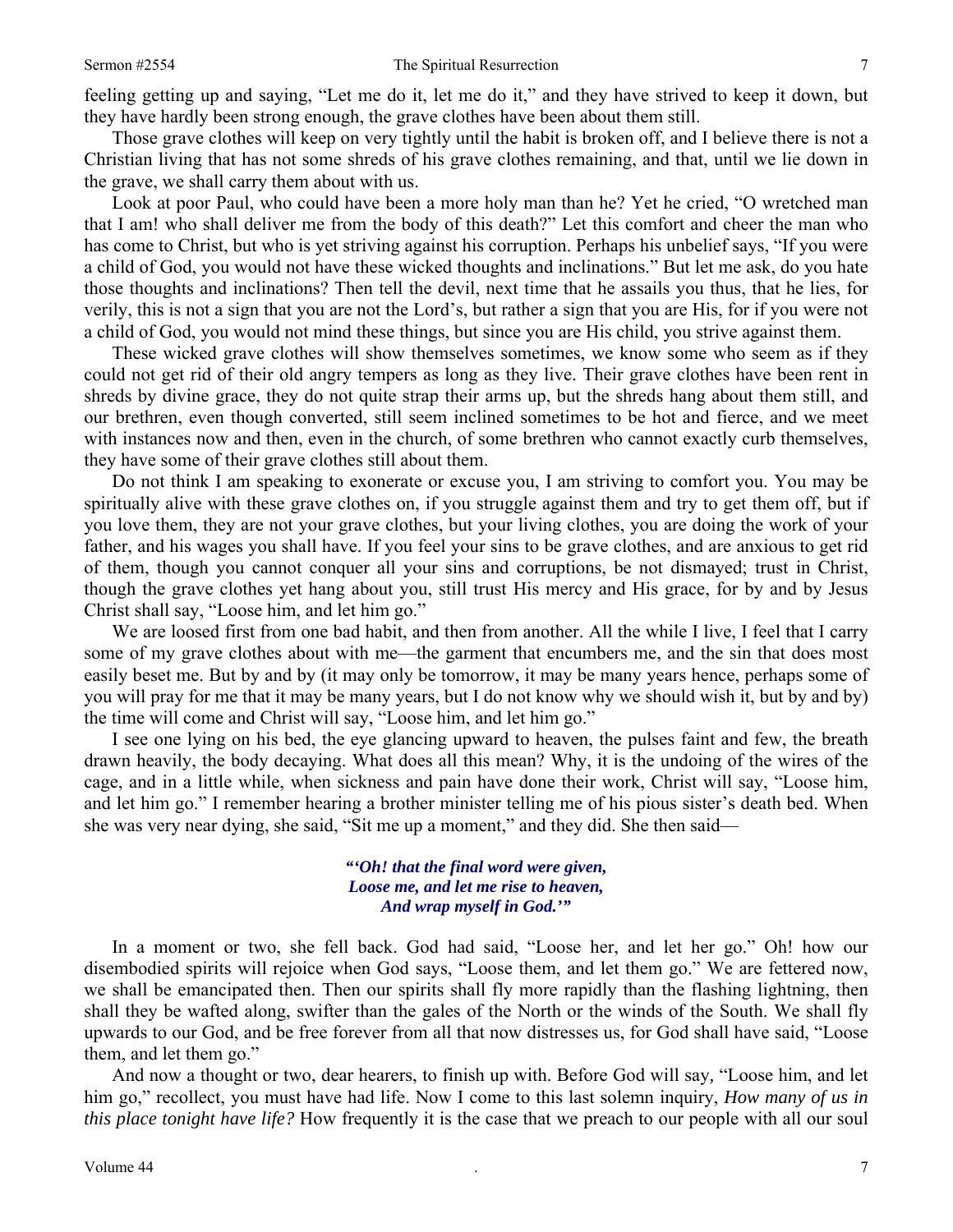and might, and yet nobody takes it home to himself! How often, my friends, have I preached in vain, from the simple fact that the hearer has listened, and there has been no application of it to his own soul! But, oh! I would not let you go, feeble as I am, and unable to say much to you, until I have tried to press this matter home upon your souls.

My hearers, in a little while I, too, must stand before God's bar, and when I think of it, it is enough to make me tremble. When I call to mind the tens and hundreds of thousands unto whom I have ministered the Word of the Gospel, and think, if there should on the last day, be found one person who shall lay his damnation to my charge, how horrible and terrible must be my lot! If, after having preached to others, I should have been unfaithful, and should prove a castaway, what an awful thing that would be!

In these days, when it is advertised that there is a special sermon to be preached, people rush off to hear a popular preacher, or somebody who happens to be much talked about, but do you know what that man does when he preaches, and what you do when you hear? Are you aware that every time that man stands in the pulpit, if he is unfaithful, he subjects himself to the wrath of God? Do you not know that if at last, that man who stands up to preach to the people, should have been discovered to have preached false doctrine, his doom must be horrible in the extreme? And do you recollect that, when you hear, it is not as if you go to see a play, or to listen to a recital? You are listening to a man who professes to speak by God, and for God, and to speak for your good, and his heart yearns over you.

Oh, it is solemn work to preach, and it should be solemn work to hear! For every preaching and every hearing the Lord will call us to account in the last great day, when He shall judge the secrets of men by Jesus Christ. What has the preacher talked of tonight?

He has told you, first, that you are all dead, and some of you will go away and laugh at it, but laughing at it will not make you alive. He has told you in the next place, that Christ can make you alive, and you despise that Christ, but mark, your despising Him will not free you from condemnation at the last great day. He has told you of the bands of death that some of you are bound with, and you are perhaps, tempted to smile, but mark you this, if you never sorrow over the bands of death here, you will have to wear clanking fetters forever. Did I speak of fiction when I said that? I speak not of fiction, but a dread reality.

There is, somewhere—God wots where it is—a place where the fire of Gehenna shall torture bodies forever, and where unutterable misery shall pain souls. And oh! tremble, you heavens, and shake, you hills! O earth, let your solid ribs of brass shake, and let your bowels be dissolved! It is a fact, and a fearful fact, that there is a hell.

I know not where it is, my spirit longs not to visit that dread region, but had it wings, it might fly somewhere, and it would find a hell—not a picture, not a dream, but a positive hell, and there are souls there this night, that are biting their bonds of iron, and shrieking out under inexpressible torture. And there are some of your friends and relations there perhaps—some whom you knew in the flesh—the man with whom you drained the wine cups, the harlot, the adulterer, the thief, and such-like persons. There they are in hell, at this hour.

Do you believe it? I do not think you do, but do you believe God's Word? Or are you hardy infidels, and deny it? "It *is* true," you say. Then are you so mad and irrational as to persevere in the road to there? O sirs, if there were some tremendous precipice, and I saw you hastily approaching it, would I not cry out to you and say, "Stop! Stop! Stop! There is ruin before you"? And may I not tonight plead with you for your life, that you may be led to stop your course of sin, for "the wages of sin is death," while the "gift of God is eternal life, through Jesus Christ our Lord," whom you are shunning, avoiding, and grieving?

Must I not plead with you? Shall you be going to hell blindfolded, and shall not one of your poor fellow creatures pull the bandage from your eyes? Shall he not call to you, without being thought mad, or an enthusiast? Well, if I am mad in that respect, may I ever be so, and if that is to be an enthusiast, let none be sober! But if it is mad and enthusiastic to go to heaven, how much more so is it to go to hell! O